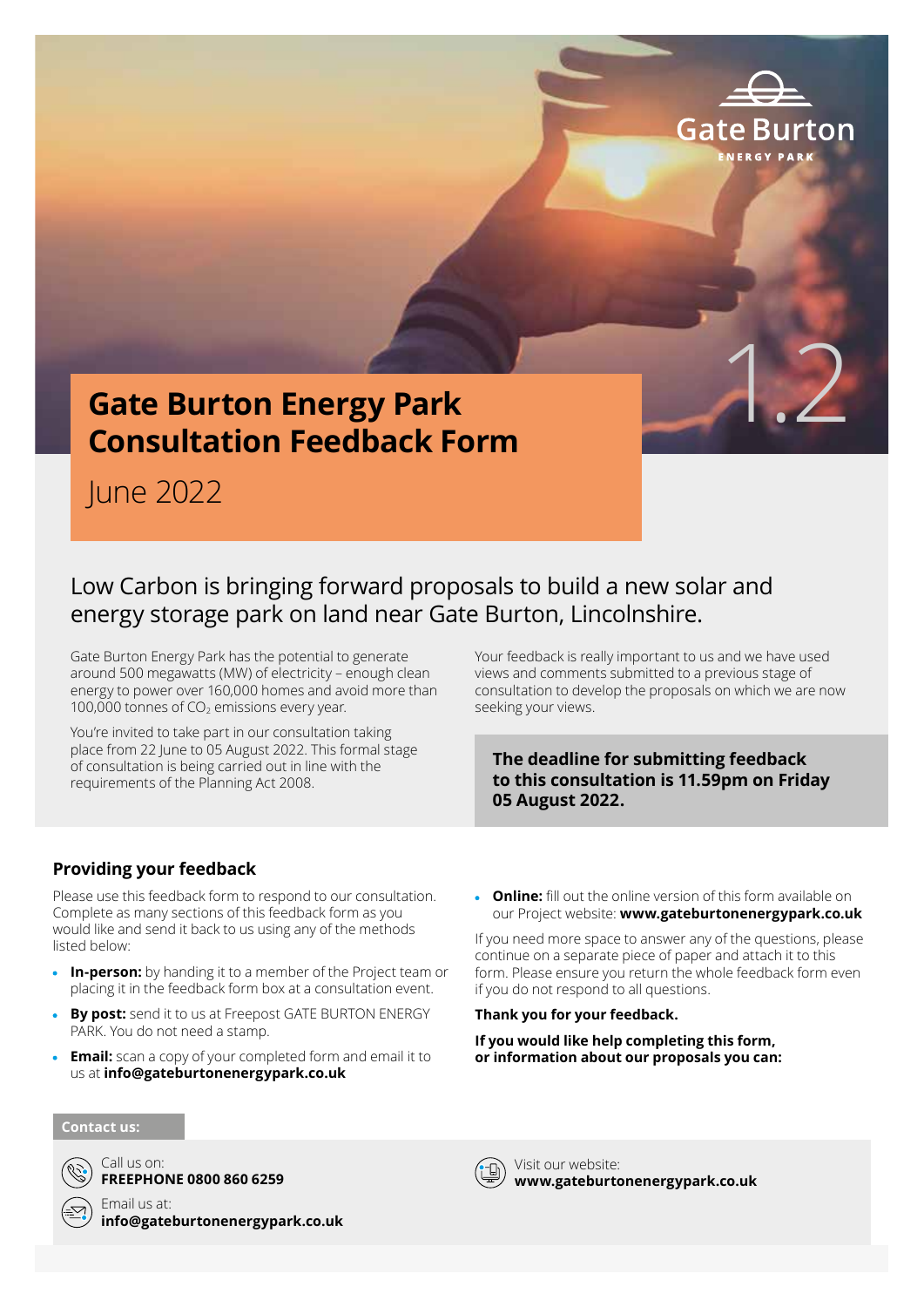# **Where can I find more information?**

We've prepared a set of documents and materials to explain the proposals we are consulting on and help you provide feedback. We suggest you review these documents to help you fill in this form:

- **Project Information Booklet**
- **Document Navigation Booklet**

There are also more detailed technical documents available:

 **Preliminary Environmental Information (PEI) Report** – this sets out the findings from all the environmental assessments we have carried out to inform the development of the proposals we are now consulting on.

It identifies what we currently believe the potential environmental effects of the project could be and gives more detail on how we propose to avoid or reduce those effects where possible.

 **(PEI NTS)** – this provides an overview of the information and findings set out in the PEI Report.

All these documents and materials can be found on our project website. Alternatively, contact us for details of where you can find a hard copy (see cover for details).

### **About you**

It's useful for us to understand who has taken part in this consultation, so please can you provide the following details. Our Data Privacy Notice on the back page of this form sets out how we will use your information.

| Name:                                                                                                                                                                                                                        |                   |
|------------------------------------------------------------------------------------------------------------------------------------------------------------------------------------------------------------------------------|-------------------|
| Address:                                                                                                                                                                                                                     |                   |
| Postcode:<br>E-mail:                                                                                                                                                                                                         |                   |
| Are you responding on behalf of an organisation?<br>Yes                                                                                                                                                                      | No                |
| If 'yes' please specify the name of your organisations and a brief description of its role and membership:                                                                                                                   |                   |
| Please confirm you have the authorisation to respond to the consultation on behalf of this organisation (please tick):                                                                                                       |                   |
| 18 and under<br>36-50<br>$51 - 65$<br>19-35<br>Over 65<br>Age range:                                                                                                                                                         | Prefer not to say |
| Did you attend a consultation event (in-person and / or online webinar)?<br>Yes                                                                                                                                              | <b>No</b>         |
| Please tick this box if you would like to be receive project updates and be notified when the Planning Inspectorate<br>accepts our application. Please provide the relevant details for contacting you in the section above. |                   |
| This consultation is being carried out by Camargue acting on behalf of Low Carbon.                                                                                                                                           |                   |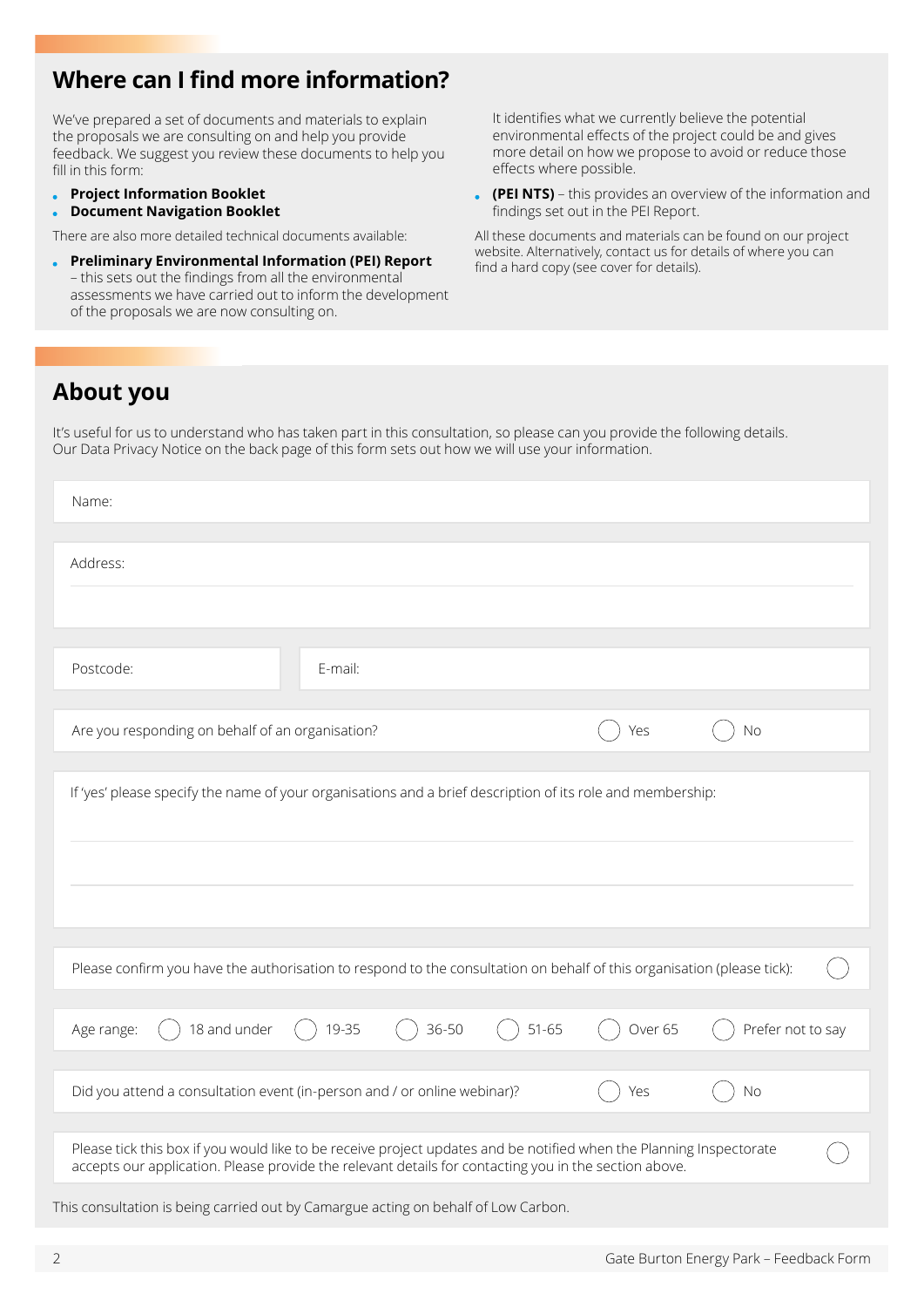| <b>Section 1: General</b> |                                                                                |         |
|---------------------------|--------------------------------------------------------------------------------|---------|
| $\mathbf{1}$              | What is your view on our proposals for Gate Burton Energy Park?                |         |
| Supportive                | Do not support                                                                 | Neutral |
| $\overline{2}$            | Do you have any overall comments on our proposals for Gate Burton Energy Park? |         |
|                           |                                                                                |         |
|                           |                                                                                |         |
|                           |                                                                                |         |
|                           |                                                                                |         |
|                           |                                                                                |         |
|                           |                                                                                |         |
|                           |                                                                                |         |
|                           |                                                                                |         |
|                           |                                                                                |         |
|                           |                                                                                |         |
|                           |                                                                                |         |
|                           |                                                                                |         |
|                           |                                                                                |         |
|                           |                                                                                |         |
|                           |                                                                                |         |
|                           |                                                                                |         |
|                           |                                                                                |         |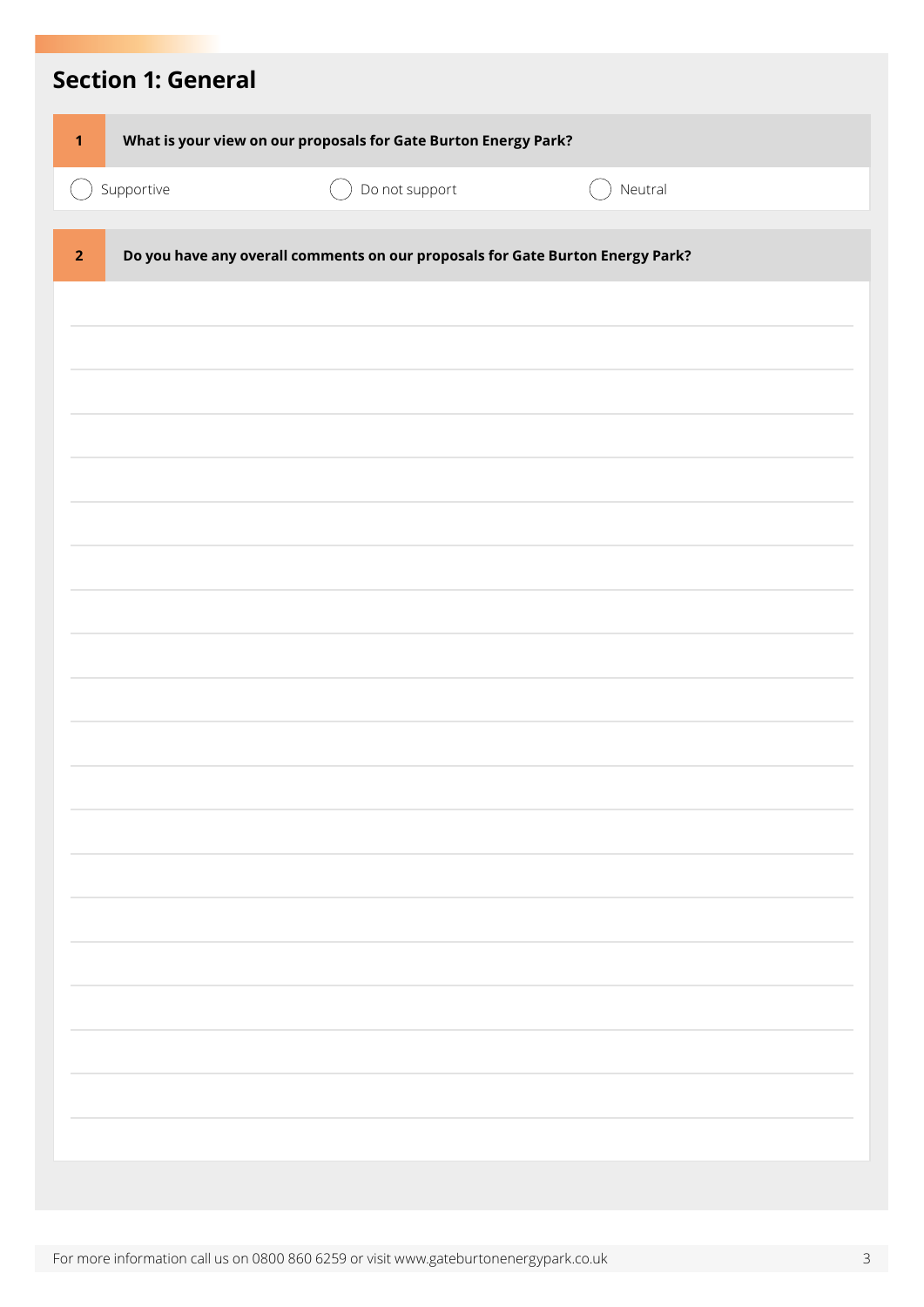### **Section 2: Gate Burton Energy Park**

The DCO application we submit for Gate Burton Energy Park will comprise the installation of solar photovoltaic panels (PV) and an on-site energy storage facility, plus infrastructure to connect the scheme into the national grid at Cottam substation so the electricity it generates can be made available to the UK's homes and businesses.

# **The Solar Energy Park**

| 3 | <b>Proposed site masterplan</b><br>Please provide any comments you have on the proposed masterplan for the solar energy park.<br>For example, the location of equipment within the site, site access and proposed buffer zones. |
|---|---------------------------------------------------------------------------------------------------------------------------------------------------------------------------------------------------------------------------------|
|   |                                                                                                                                                                                                                                 |
|   |                                                                                                                                                                                                                                 |
|   |                                                                                                                                                                                                                                 |
|   |                                                                                                                                                                                                                                 |
|   |                                                                                                                                                                                                                                 |
|   |                                                                                                                                                                                                                                 |

For more detailed information refer to PEI Report Volume 1, Chapter Two: The Scheme.

### **<sup>4</sup> Landscape and views**

**Please tell us what you think about our assessment of the potential effects the solar energy park could have on the landscape and views, and the measures we are proposing to mitigate those impacts. For example, siting of equipment, conservation of existing vegetation, additional tree and hedgerow planting.** 

For more detailed information refer to PEI Report Volume 1, Chapter Ten: Landscape & Visual Amenity.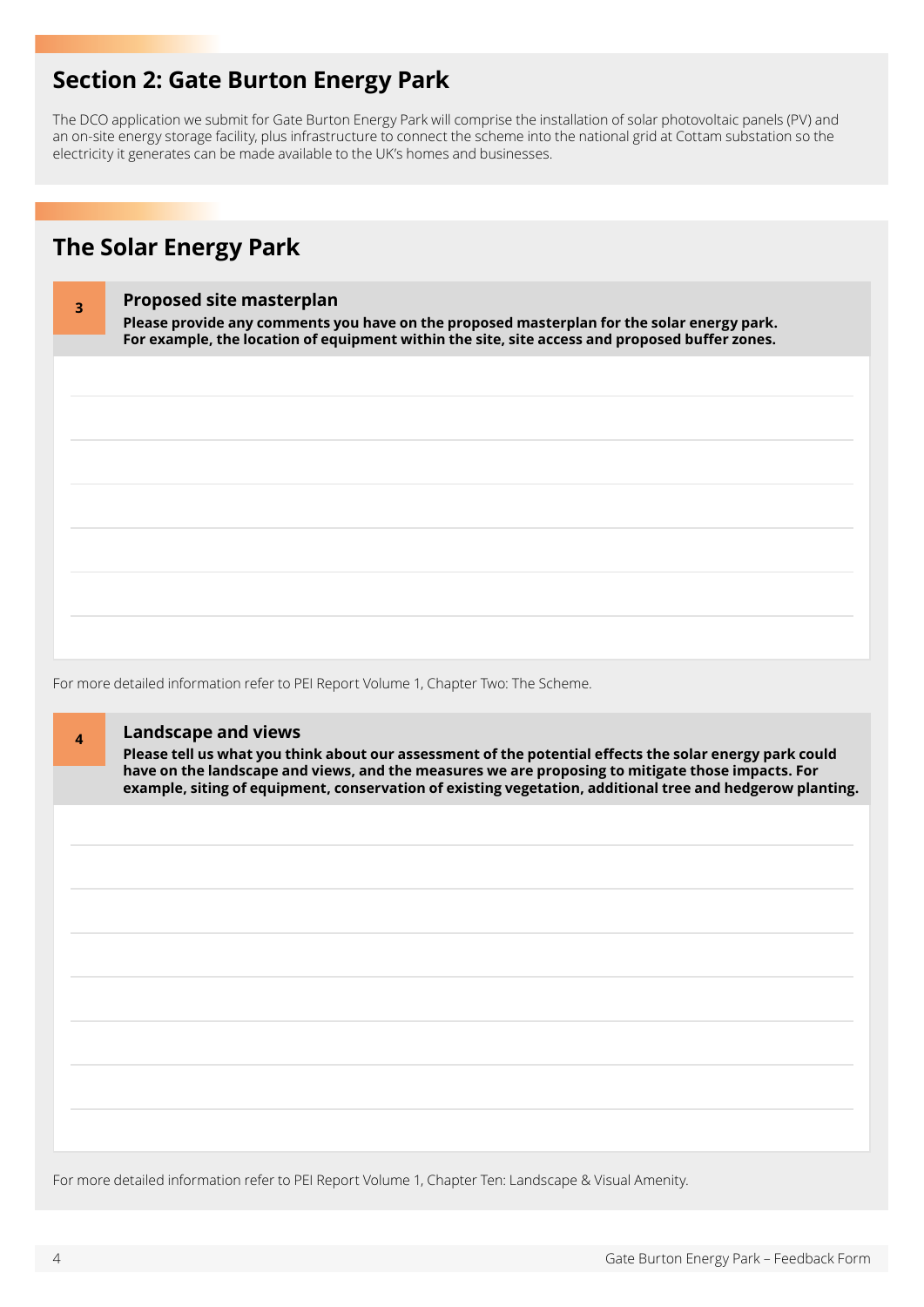| 5                                                                                     | <b>Ecology and wildlife</b><br>Please tell us what you think about our assessment of the potential effects the solar energy park could |
|---------------------------------------------------------------------------------------|----------------------------------------------------------------------------------------------------------------------------------------|
| tree and hedgerow planting, wildlife and species protection and habitat enhancements. | have on ecology and wildlife, and the measures we are proposing to mitigate those impacts. For example,                                |
|                                                                                       |                                                                                                                                        |
|                                                                                       |                                                                                                                                        |
|                                                                                       |                                                                                                                                        |
|                                                                                       |                                                                                                                                        |
|                                                                                       |                                                                                                                                        |
|                                                                                       |                                                                                                                                        |
|                                                                                       |                                                                                                                                        |
|                                                                                       |                                                                                                                                        |
|                                                                                       |                                                                                                                                        |
|                                                                                       |                                                                                                                                        |
|                                                                                       |                                                                                                                                        |

For more detailed information refer to PEI Report Volume 1, Chapter Eight: Ecology & Nature Conservation.

### **<sup>6</sup> Environment**

**Please tell us what you think about our assessment of the potential effect the solar energy park could have on the environment, and the measures we are proposing to mitigate those impacts. For example, climate change, water and drainage, heritage and archaeology, noise, traffic and transport, and socio-economic.** 

For more detailed information refer to PEI Report Volume 1, Chapter six to 15. A summary of environmental effects is provided in Chapter 17.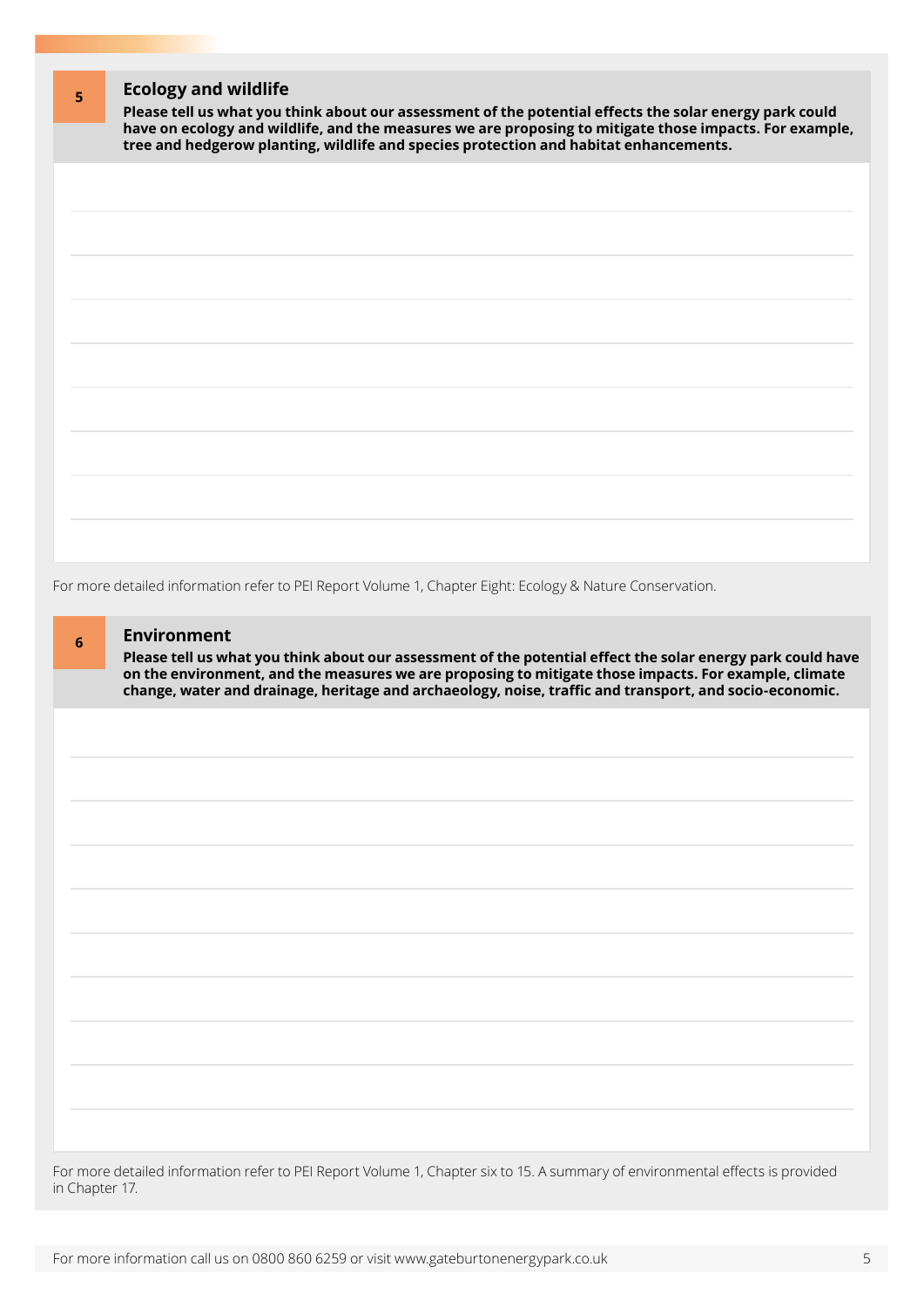# **Grid Connection**

Having assessed three broad route corridors, we have identified a preferred route corridor in which the electrical connection could be routed largely using underground cable to minimise the overall effect on agricultural land use and known environmentally sensitive areas, in particular those either side of the River Trent.

| 7 | <b>Preferred route corridor</b><br>Please provide any comments you have on the preferred route corridor we are proposing the<br>electrical connection from the solar energy park into Cottam substation could be built largely<br>using underground cable. |
|---|------------------------------------------------------------------------------------------------------------------------------------------------------------------------------------------------------------------------------------------------------------|
|   |                                                                                                                                                                                                                                                            |
|   |                                                                                                                                                                                                                                                            |
|   |                                                                                                                                                                                                                                                            |
|   |                                                                                                                                                                                                                                                            |
|   |                                                                                                                                                                                                                                                            |
|   |                                                                                                                                                                                                                                                            |
|   |                                                                                                                                                                                                                                                            |
|   |                                                                                                                                                                                                                                                            |
|   |                                                                                                                                                                                                                                                            |
|   |                                                                                                                                                                                                                                                            |
|   |                                                                                                                                                                                                                                                            |
|   |                                                                                                                                                                                                                                                            |

For more detailed information refer to PEI Report Volume 1, Chapter Three: Alternatives & Design Evolution.

# **Section 3: Construction, operation and decommissioning**

The construction, operation and decommissioning of Gate Burton Energy Park will require careful planning to ensure that it is delivered in a way that reduces any impact on local communities, the environment and the local roads.

| 8 | Please provide any comments you have on our assessment of the potential effects construction,<br>operation and decommissioning of the solar energy park and its connection into the national grid could<br>have, and the measures we are proposing to mitigate those impacts. |
|---|-------------------------------------------------------------------------------------------------------------------------------------------------------------------------------------------------------------------------------------------------------------------------------|
|   |                                                                                                                                                                                                                                                                               |
|   |                                                                                                                                                                                                                                                                               |
|   |                                                                                                                                                                                                                                                                               |
|   |                                                                                                                                                                                                                                                                               |
|   |                                                                                                                                                                                                                                                                               |
|   |                                                                                                                                                                                                                                                                               |
|   |                                                                                                                                                                                                                                                                               |

For more detailed information refer to PEI Report Volume 1, Chapter Two: The Scheme.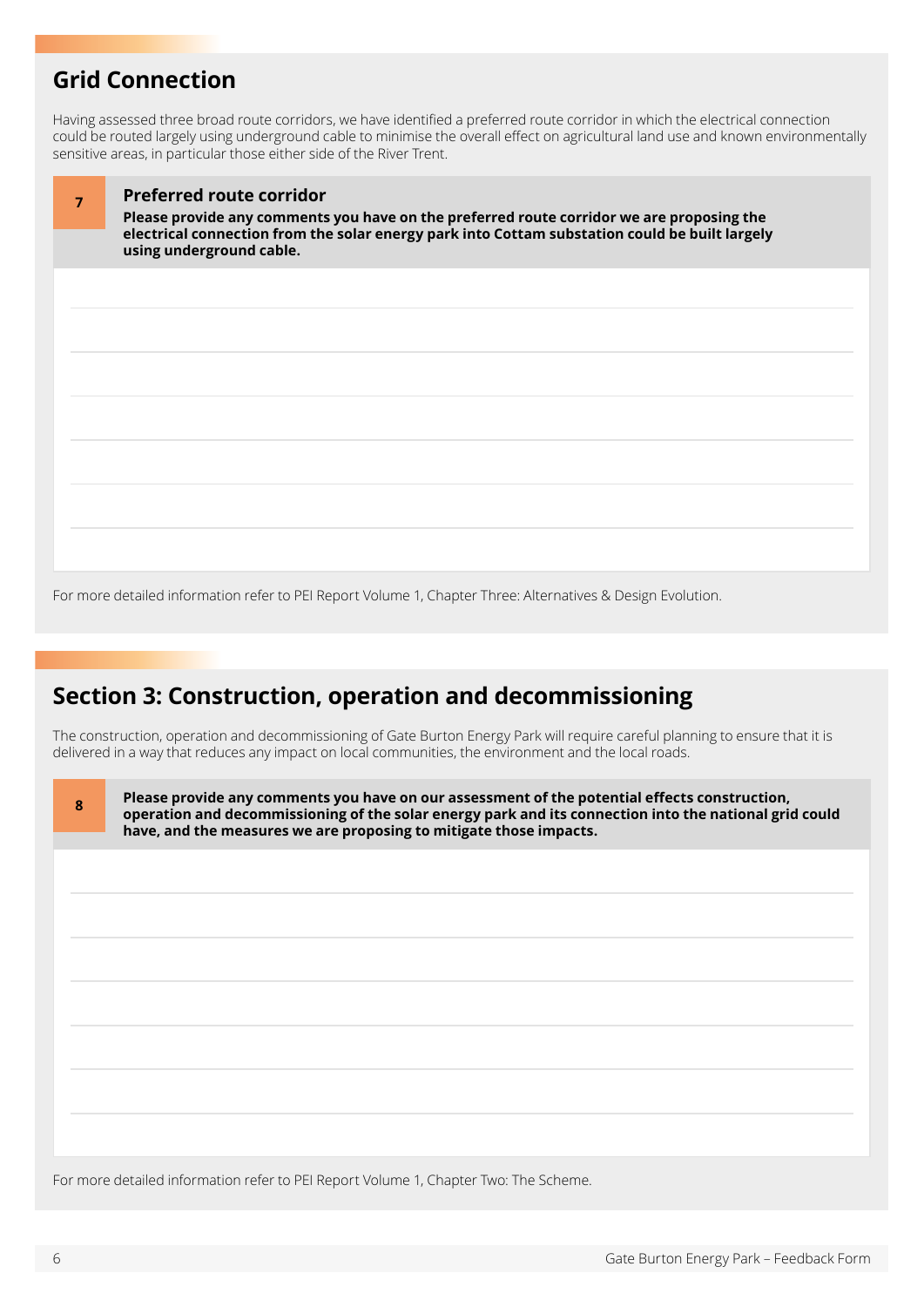# **Section 4: Community Benefits**

| $\overline{9}$ | Do you have any comments or suggestions on the contribution the project could make to the local community? |
|----------------|------------------------------------------------------------------------------------------------------------|
|                |                                                                                                            |
|                |                                                                                                            |
|                |                                                                                                            |
|                |                                                                                                            |
|                |                                                                                                            |
|                |                                                                                                            |
|                |                                                                                                            |

For more information refer to the Project Information Booklet section 'Community Benefits'.

# **Section 5: Additional Comments**

| 10 | Please use the box below to provide any further comments you may have on our proposals<br>for Gate Burton Energy Park. |
|----|------------------------------------------------------------------------------------------------------------------------|
|    |                                                                                                                        |
|    |                                                                                                                        |
|    |                                                                                                                        |
|    |                                                                                                                        |
|    |                                                                                                                        |
|    |                                                                                                                        |
|    |                                                                                                                        |
|    |                                                                                                                        |
|    |                                                                                                                        |
|    |                                                                                                                        |